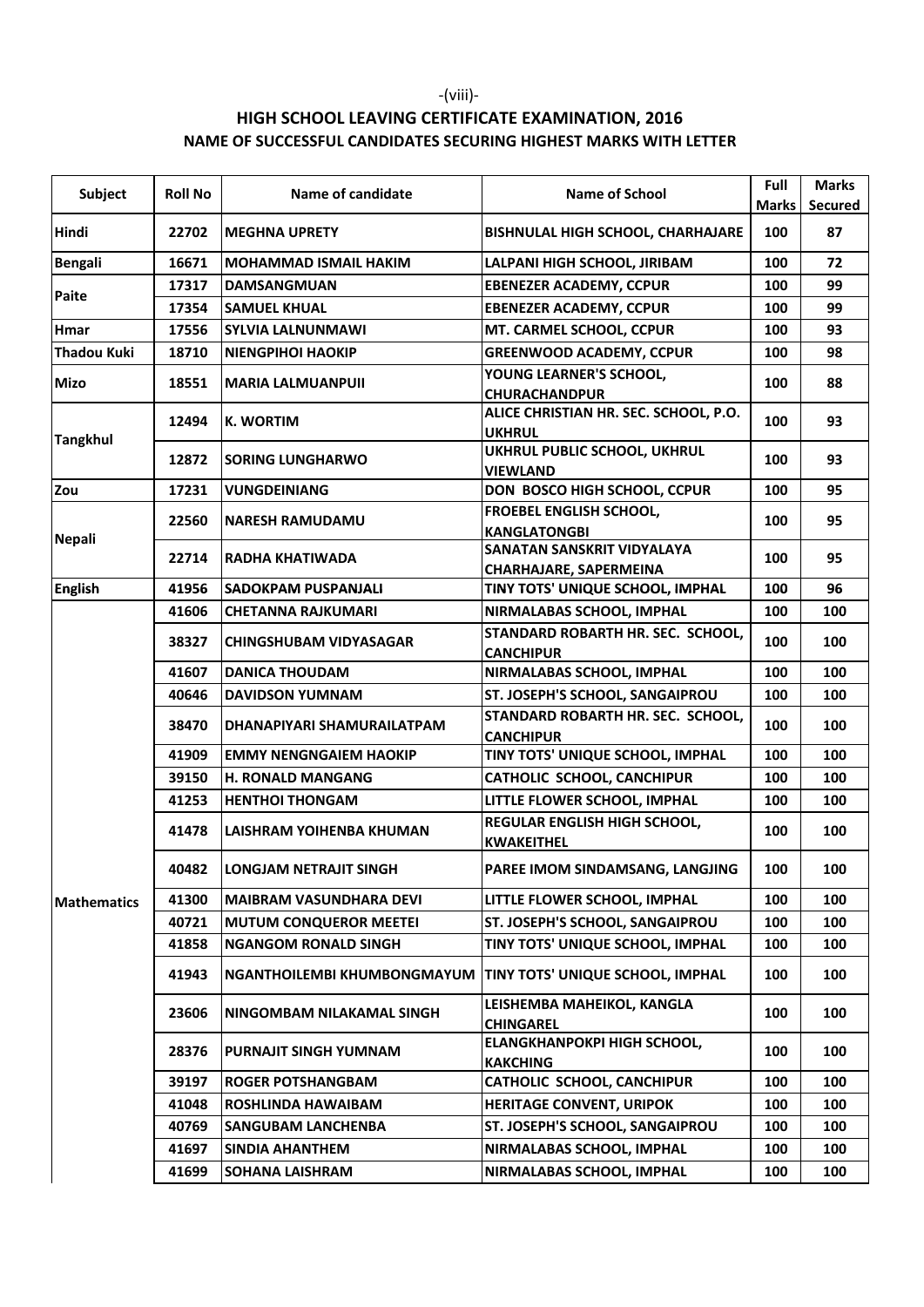|                                     |                | -(ix)-                              |                                                              |                      |                                |
|-------------------------------------|----------------|-------------------------------------|--------------------------------------------------------------|----------------------|--------------------------------|
| Subject                             | <b>Roll No</b> | Name of candidate                   | <b>Name of School</b>                                        | Full<br><b>Marks</b> | <b>Marks</b><br><b>Secured</b> |
| <b>Mathematics</b>                  | 41375          | TONGBRAM PRANESHWORY DEVI           | LITTLE FLOWER SCHOOL, IMPHAL                                 | 100                  | 100                            |
|                                     | 41890          | <b>WOSORON CHITHUNG</b>             | TINY TOTS' UNIQUE SCHOOL, IMPHAL                             | 100                  | 100                            |
|                                     | 41721          | YAISANA ARAMBAM                     | NIRMALABAS SCHOOL, IMPHAL                                    | 100                  | 100                            |
|                                     | 23609          | YUMNAM DEVAJIT SINGH                | LEISHEMBA MAHEIKOL, KANGLA<br><b>CHINGAREL</b>               | 100                  | 100                            |
| <b>Science</b>                      | 40678          | <b>KELVIN THOUDAM</b>               | ST. JOSEPH'S SCHOOL, SANGAIPROU                              | 100                  | 97                             |
| <b>Social Science</b>               | 30074          | <b>LUCKYSON NINGTHOUJAM</b>         | K.M. BLOOMING HIGHER SECONDARY<br><b>SCHOOL KHANGABOK</b>    | 100                  | 98                             |
| <b>Home Science</b>                 | 41641          | <b>KONICA NONGMAITHEM</b>           | NIRMALABAS SCHOOL, IMPHAL                                    | 100                  | 100                            |
| <b>Commerce</b>                     | 29067          | <b>KSH. RONALD SINGH</b>            | <b>MARTIN GRAMMAR SCHOOL, KAKCHING</b>                       | 100                  | 97                             |
|                                     | 41233          | <b>ARIBAM SIBANI</b>                | LITTLE FLOWER SCHOOL, IMPHAL                                 | 100                  | 100                            |
|                                     | 41606          | <b>CHETANNA RAJKUMARI</b>           | NIRMALABAS SCHOOL, IMPHAL                                    | 100                  | 100                            |
|                                     | 41249          | <b>GRACEYLA NINGTHOUJAM</b>         | LITTLE FLOWER SCHOOL, IMPHAL                                 | 100                  | 100                            |
| <b>Computer</b><br><b>Science</b>   | 41632          | <b>JYOTSANA RAJKUMARI</b>           | NIRMALABAS SCHOOL, IMPHAL                                    | 100                  | 100                            |
|                                     | 40690          | <b>KRISHAN TOKPAM</b>               | ST. JOSEPH'S SCHOOL, SANGAIPROU                              | 100                  | 100                            |
|                                     | 39970          | KSHETRIMAYUM SWAMINATH SINGH        | <b>S.I. SCHOOL, CANCHIPUR</b>                                | 100                  | 100                            |
|                                     | 39860          | <b>MAIGEINGAMBA KHUMUJAM MEITEI</b> | SIKA ENGLISH SCHOOL, LANGTHABAL                              | 100                  | 100                            |
|                                     | 36621          | <b>MUSHA MAKAKMAYUM</b>             | <b>CHRIST JYOTI SCHOOL, MANTRIPUKHRI</b>                     | 100                  | 100                            |
|                                     | 41686          | <b>RUPAL KHURAIJAM</b>              | NIRMALABAS SCHOOL, IMPHAL                                    | 100                  | 100                            |
|                                     | 40776          | <b>SHIVRAJ TAKHELLAMBAM</b>         | ST. JOSEPH'S SCHOOL, SANGAIPROU                              | 100                  | 100                            |
|                                     | 41700          | <b>SOROKHAIBAM PAMELA CHANU</b>     | NIRMALABAS SCHOOL, IMPHAL                                    | 100                  | 100                            |
|                                     | 40801          | YAIPHABA RAJKUMAR                   | ST. JOSEPH'S SCHOOL, SANGAIPROU                              | 100                  | 100                            |
|                                     | 40658          | <b>GARY HAOBAM</b>                  | <b>ST. JOSEPH'S SCHOOL, SANGAIPROU</b>                       | 100                  | 100                            |
|                                     | 39150          | <b>H. RONALD MANGANG</b>            | <b>CATHOLIC SCHOOL, CANCHIPUR</b>                            | 100                  | 100                            |
|                                     | 26178          | <b>IROM HERAMANI SINGH</b>          | THE COMPREHENSIVE SCHOOL, OINAM                              | 100                  | 100                            |
| <b>Higher</b><br><b>Mathematics</b> | 41300          | <b>MAIBRAM VASUNDHARA DEVI</b>      | LITTLE FLOWER SCHOOL, IMPHAL                                 | 100                  | 100                            |
|                                     | 41858          | <b>NGANGOM RONALD SINGH</b>         | TINY TOTS' UNIQUE SCHOOL, IMPHAL                             | 100                  | 100                            |
|                                     | 40727          | <b>NINGTHEM HUIDROM</b>             | ST. JOSEPH'S SCHOOL, SANGAIPROU                              | 100                  | 100                            |
|                                     | 41870          | <b>SAIKHOM AMARJIT SINGH</b>        | TINY TOTS' UNIQUE SCHOOL, IMPHAL                             | 100                  | 100                            |
|                                     | 38418          | <b>SHANGOMSHUMPHAM NASIRUDDIN</b>   | STANDARD ROBARTH HR. SEC. SCHOOL,<br><b>CANCHIPUR</b>        | 100                  | 100                            |
|                                     | 41699          | <b>SOHANA LAISHRAM</b>              | NIRMALABAS SCHOOL, IMPHAL                                    | 100                  | 100                            |
|                                     | 41890          | <b>WOSORON CHITHUNG</b>             | TINY TOTS' UNIQUE SCHOOL, IMPHAL                             | 100                  | 100                            |
|                                     | 41721          | YAISANA ARAMBAM                     | NIRMALABAS SCHOOL, IMPHAL                                    | 100                  | 100                            |
| Vaiphei                             | 24817          | PAULALMINTHANG                      | <b>MOUNT OLIVE SCHOOL, KANGVAI</b><br><b>BAZAR CCPUR</b>     | 100                  | 99                             |
| <b>Kom</b>                          | 36894          | <b>K. HOINEIROSE KOM</b>            | <b>GRACE ACADEMY, TARUNG</b>                                 | 100                  | 96                             |
|                                     | 24640          | <b>KARONG VAINEIJANG KOM</b>        | <b>LOKTAK CHRISTIAN MODEL HIGH</b><br><b>SCHOOL, MOIRANG</b> | 100                  | 96                             |
|                                     | 41341          | S. KHUPNEIHOI KOM                   | LITTLE FLOWER SCHOOL, IMPHAL                                 | 100                  | 96                             |
| Mao                                 | 10489          | A. ATHIHRII                         | OKAI ACADEMY, MAO                                            | 100                  | 94                             |
| <b>Additional</b>                   | 10800          | <b>SAVEINE KH</b>                   | DON BOSCO HIGH SCHOOL. SENAPATI                              | 100                  | 92                             |